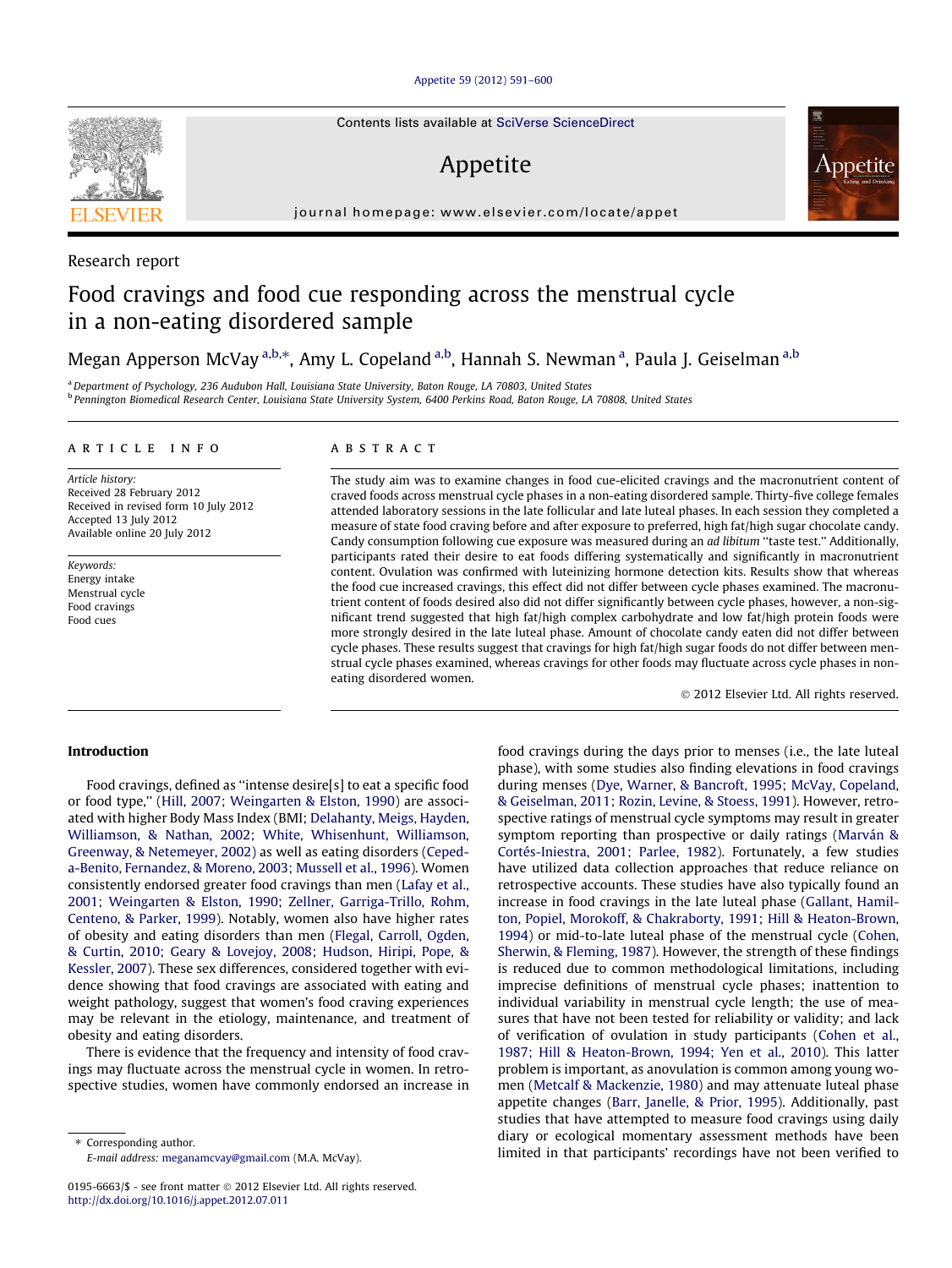have occurred on the reported date of recording [\(Hill & Heaton-](#page--1-0)[Brown, 1994](#page--1-0)).

Past studies have also been limited by a lack of attention to participants' level of eating disorder symptomatology, resulting in the inclusion of a heterogeneous sample with regards to eating disorder pathology. This is important, as some recent research suggests that eating disorder pathology may impact menstrual cycle fluctuations in eating-related variables. Specifically, some studies utilizing retrospective self-reports have found that menstrual cyclerelated fluctuations in food cravings are associated with greater eating and weight pathology [\(Hormes & Timko, 2011; McVay](#page--1-0) [et al., 2011](#page--1-0)). Additionally, women with bulimia nervosa have been shown to have increased binge eating symptoms during the luteal phase [\(Gladis & Walsh, 1987; Lester, Keel, & Lipson, 2003\)](#page--1-0). Whereas this research suggests that non-eating disordered women may have lesser fluctuations in food cravings across the menstrual cycle than eating disordered women, it is also relevant to note that other researchers have detected menstrual cycle-related variations in emotional eating in a non-eating disordered sample ([Klump,](#page--1-0) [Keel, Culbert, & Edler, 2008\)](#page--1-0). Given that past studies examining food cravings have combined women with and without eating disorder pathology, it is of interest to study menstrual cycle variations in food cravings in a sample of non-eating disordered women.

Although previous studies have focused on frequency and intensity of food cravings across the menstrual cycle, no known study has examined the effects of the menstrual cycle on cravings specifically in response to environmental food cues. Food cravings are commonly reported following food cue exposure in the laboratory [\(Cornell, Rodin, & Weingarten, 1989; Nederkoorn, Smulders, &](#page--1-0) [Jansen, 2000; Tetley, Brunstrom, & Griffiths, 2009\)](#page--1-0) and outside the laboratory, food cravings appear to be frequently precipitated by exposure to food cues ([Hill & Heaton-Brown, 1994\)](#page--1-0). Importantly, food cue-elicited cravings have been found to be associated with binge eating [\(Sobik, Hutchison, & Craighead, 2005\)](#page--1-0) and overweight ([Ferriday & Brunstrom, 2011\)](#page--1-0).

Though further research is needed to determine the effects of the menstrual cycle on food cravings, there is a substantial body of welldesigned research demonstrating cyclical variations in the amount of food women eat. Specifically, women consume fewer kilocalories during the late follicular and periovulatory phases of the menstrual cycle compared to the luteal phase ([Bryant, Truesdale, & Dye, 2006;](#page--1-0) [Geiselman et al., 2006; Johnson, Corrigan, Lemmon, Bergeron, & Cru](#page--1-0)[sco, 1994; Pelkman, Chow, Heinbach, & Rolls, 2001](#page--1-0)). Fluctuations in the female sex hormones estrogen and progesterone appear to account for these cyclical variations in food intake. In women, estrogen levels are elevated and progesterone levels are low during the late follicular and periovulatory phases of the menstrual cycle, phases in which food intake is at its nadir. Similarly, food intake is lower during days when estrogen levels are high and progesterone levels are attenuated across a variety of vertebrate animal species, including rats, guinea pigs, and monkeys ([Czaja & Goy, 1975; Drewett,](#page--1-0) [1974; Eckel, Houpt, & Geary, 2000; Geiselman & Smith, 2006\)](#page--1-0). Experimental studies in animals have supported the role of estrogen and progesterone in food intake ([Asarian & Geary, 2002; Bartness &](#page--1-0) Waldbillig, 1984; Wade, 1975). Potentially, the lower levels of estrogen and higher levels of progesterone during the luteal phase may contribute to increased food cravings and food cue responding. Supporting this hypothesis, a relationship has been found between binge eating and elevated progesterone and lower estrogen during the luteal phase of the menstrual cycle [\(Edler, Lipson, & Keel,](#page--1-0) [2007; Klump et al., 2008\)](#page--1-0).

#### Macronutrient content of food cravings

Limited attention has been given to the macronutrient content of craved foods as it relates to the menstrual cycle. This is unfortunate, as the macronutrient content of foods has a significant impact on appetite motivation and food intake, and thereby has important implications for weight control. Numerous studies have shown that individuals consume more total energy when provided with foods high in fat than when given lower fat foods [\(Blundell & Mac](#page--1-0)[diarmid, 1997; Lissner, Levitsky, Strupp, Kalkwarf, & Roe, 1987;](#page--1-0) [Stubbs, Harbron, Murgatroyd, & Prentice, 1995](#page--1-0)). Whereas foods high in fat tend to promote hyperphagia, foods high in protein are associated with greater satiation and satiety ([Green, Burley, &](#page--1-0) [Blundell, 1994; Rolls, Hetherington, & Burley, 1988\)](#page--1-0). Studies have also suggested that foods high in simple sugars may contribute to hyperphagia ([Raben, Macdonald, & Astrup, 1997; Rolls et al.,](#page--1-0) [1988\)](#page--1-0). The combination of fat and sugar may be particularly conducive to increased food intake [\(Drewnowski & Greenwood,](#page--1-0) [1983; Rolls et al., 1988\)](#page--1-0) and the intake of high fat/high sugar foods is associated with obesity in women ([Drewnowski, Kurth, Holden-](#page--1-0)[Wiltse, & Saari, 1992; Macdiarmid, Vail, Cade, & Blundell, 1998](#page--1-0)).

Though the effects of the menstrual cycle on the macronutrient content of food cravings have not been well-studied, a specific increase in high fat/high sugar foods during the late luteal phase can be hypothesized for several reasons. Women have reported an increase in cravings for chocolate foods, which are typically high in fat and sugar, during this menstrual cycle phase ([Rozin et al.,](#page--1-0) [1991; Zellner, Garriga-Trillo, Centeno, & Wadsworth, 2004](#page--1-0)). Additionally, past research has shown a specific increase in the consumption of dietary fats during the late luteal phase of the menstrual cycle [\(Johnson et al., 1994; Tarasuk & Beaton, 1991\)](#page--1-0) and data indicate that people tend to consume the foods they crave ([Hill & Heaton-Brown, 1994](#page--1-0)).

In one of the few studies to examine the differences in types of foods that women crave across the menstrual cycle, [Hill and Hea](#page--1-0)[ton-Brown \(1994\)](#page--1-0) reported that cravings for ''chocolate-containing foods,'' ''sweet-tasting foods'' and ''savory foods'' increased similarly during the days prior to menses. Unfortunately, it is unclear what criteria guided the classification of foods as sweet or savory in this study, making it is difficult to interpret these findings with respect to the macronutrient content of craved foods. In a recent study by [Yen et al. \(2010\)](#page--1-0), 60 women without Premenstrual Dysphoric Disorder were tested during the luteal phase and the follicular phase of their menstrual cycle. During each testing, participants completed an adapted version of the Food Craving Inventory (FCI), a measure that evaluates cravings for many different types of foods over the past month and includes the subscales of High Fat Foods, Sweets, Carbohydrates/Starches, and Fast Food Fats [\(White et al., 2002](#page--1-0)). The authors reported a luteal phase increase in ratings for foods in the Carbohydrate/Starches and Fast Food Fats. However, a few limitations present in this study suggest the need for further research. First, though the FCI provides useful information on empirically derived categories of food cravings, it does not allow for a systematic examination of the macronutrient content of craved foods. Second, the researchers also did not verify ovulatory status, nor did they appear to verify that luteal phase data collection was accurately scheduled during the luteal phase. Third, it is unclear if the researchers controlled for the participant's nutritional status (i.e., what they ate and how recently they had eaten) prior to the study.

#### Summary and specific aims

In the current study, a laboratory-based food cue exposure paradigm was utilized to measure food craving in response to a preferred high fat/high sugar chocolate candy cue among non-eating disordered women during two menstrual cycle phases: the late follicular phase and the late luteal phase. Chocolate was utilized because it is the most commonly craved food by women ([Rozin](#page--1-0) [et al., 1991](#page--1-0)), and women frequently report craving chocolate pre-